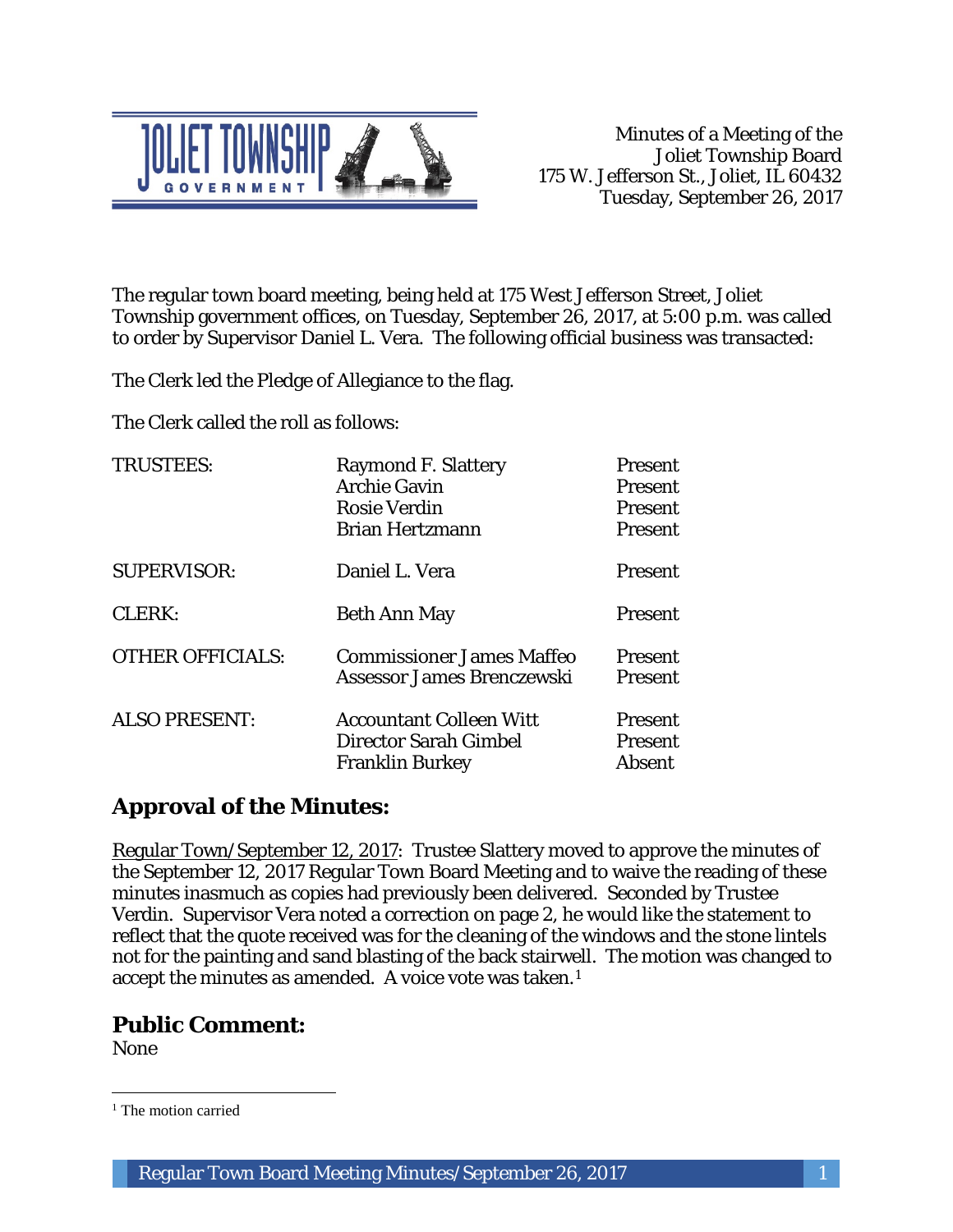## **New Business:**

### Approve/New Hire Animal Control Officer

Director Gimbel reported she is recommending the hiring of Patrick O'Keefe for a permanent full time position as an Animal Control officer with a start date of September 18, 2017. His rate of pay is \$16.00/hour, there are no stipulations for an automatic increase after serving the 90 day probationary period. His resume was distributed for review. Director Gimbel indicated he is doing well at the new position and anticipates that he will be on his own by next week, after that, he will be part of the rotation schedule of Officers.

Trustee Slattery moved to approve the hiring of Patrick O'Keefe, to fill a full time position as an Animal Control Officer, at \$16.00/hour with a start date of September 18, 2017. Seconded by Trustee Gavin. A roll call vote was taken. Ayes  $(5)$ , Nays  $(0)^2$ 

## **Unfinished Business:**

None

## **Reports:**

#### Supervisor:

The Supervisor reported the work to sand blast and paint the back outside stair case started today. He asked who was interested in attending the 50<sup>th</sup> anniversary luncheon of the Senior Citizen Association at 12:30, St. Joes Park, on October 12, 2018. Those attending will be Supervisor Vera, Clerk May, Commissioner Maffeo, Assessor Brenczewski, and Trustee Verdin. He reported on attending the St. Pats luncheon this previous Friday. He spoke to the Trustees about attending a ribbon cutting ceremony for the Joliet Area Community Hospice on or about November 11, 2017. He will keep them posted on the final date once he learns that from Hospice. This is for the Veterans Memorial Garden for which the Township provided a grant.

#### Clerk:

Clerk May reported the annual audit was filed with the County Clerk on Friday, September 22, 2017 and the notice of availability was published today, September 26, in the Joliet Herald News. Commissioner Maffeo has instructed her to publish a bid notice for the purchase of bulk road salt. It will be published on Friday, October 6, 2017 with a bid opening date of Friday, October 20, 2017. The corrected Road District bill recap sheets from August 22 and September 19, 2017 are available for signature. The Annual Treasurers Report, was filed today with the County Clerk and a copy of the filed document has been provided to you. Other than that, just the day to day operations of her office.

#### Highway Commissioner:

Commissioner Maffeo updated the Board on this year's Motor Fuel Tax projects indicating PT Ferro finished paving Richards Street, certain roads in Ingalls Park and Rowel1 Avenue (the Loop Paper Company location). He provided a brief history of Caroline Drive and resident Jay Gregory and the work which has been completed. He

 $\overline{a}$ <sup>2</sup> Roll Call Ayes (5) Trustees Slattery, Gavin, Verdin, Hertzmann and Supervisor Vera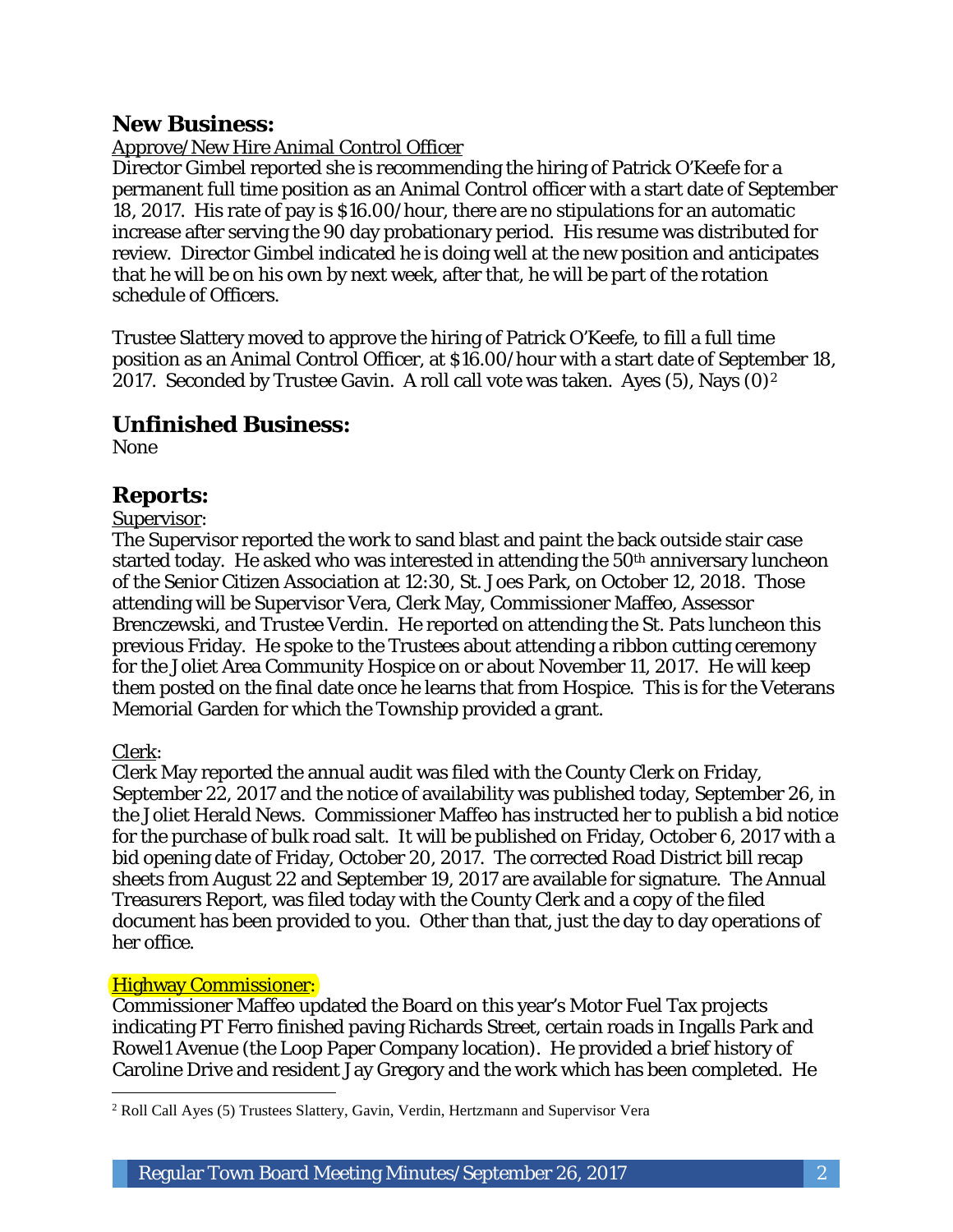reported that bushes and various vegetation were recently removed from Caroline Drive; engineering has been completed and a new culvert will be installed once the project is coordinated with the gas company. Hutchison Engineering should have a completed report on Cleveland Avenue by next week (to improve drainage in that area). He reported on water main/line work being done in Ridgewood in which they are making cuts in the streets. He contacted the County and was informed that a bond has been received on the project and they will guarantee that the work will be completed correctly and will make sure if the road sinks over the next year it will be taken care of. He provided a copy of the correspondence between him and the County, to the Clerk for the record. He will continue to monitor the project. He has also received calls complaining about the traffic and safety issues regarding closed roads in that area. He indicated this is not our project and there isn't anything we can do; however, he will follow up. His staff continues to cut grass and pick up garbage and a cat litter delivery for Animal Control was received today.

Supervisor Vera inquired on the issue with a certain employee, taking excessive vacation and sick time, asking if the matter was resolved, adding he hasn't worked since August 17, 2017. The Commissioner indicated he has not returned to work, he is still on the payroll and is using sick and vacation time. The Supervisor highly encouraged him to resolve the issue. The Commissioner said he spoke with Attorney Burkey and the Attorney said there was not much we can do. The Supervisor said he respectfully disagrees with that statement and said Attorney Burkey has stated, in the past, that vacation or sick time can't be used to complete employment. The Commissioner indicated he will resolve the issue. The Supervisor reported the employee in question has used his accumulated time to stay employed to his next anniversary date and now has accumulated an additional 3 weeks of vacation. Trustee Slattery asked when the employee will be out of vacation time, and the Commissioner replied on October 16, 2017. Accountant Witt provided a review of the employees hire date and his vacation time on the books.

#### Assessor:

Assessor Brenczewski reported seventy five property assessment appeals have been schedule by the Will County Board of Review. There is a chance that there could be some additional cases because the County has 200, from across the county, to review and schedule with the various Townships. He and his staff are now working on reviewing the appeal properties to insure their assessments are correct, re-measuring and taking photos for their records. He reminded the Board that many of the requests for change of assessed value are made in his office before residents have to make a formal appeal at the county level.

Attorney: Absent – no report.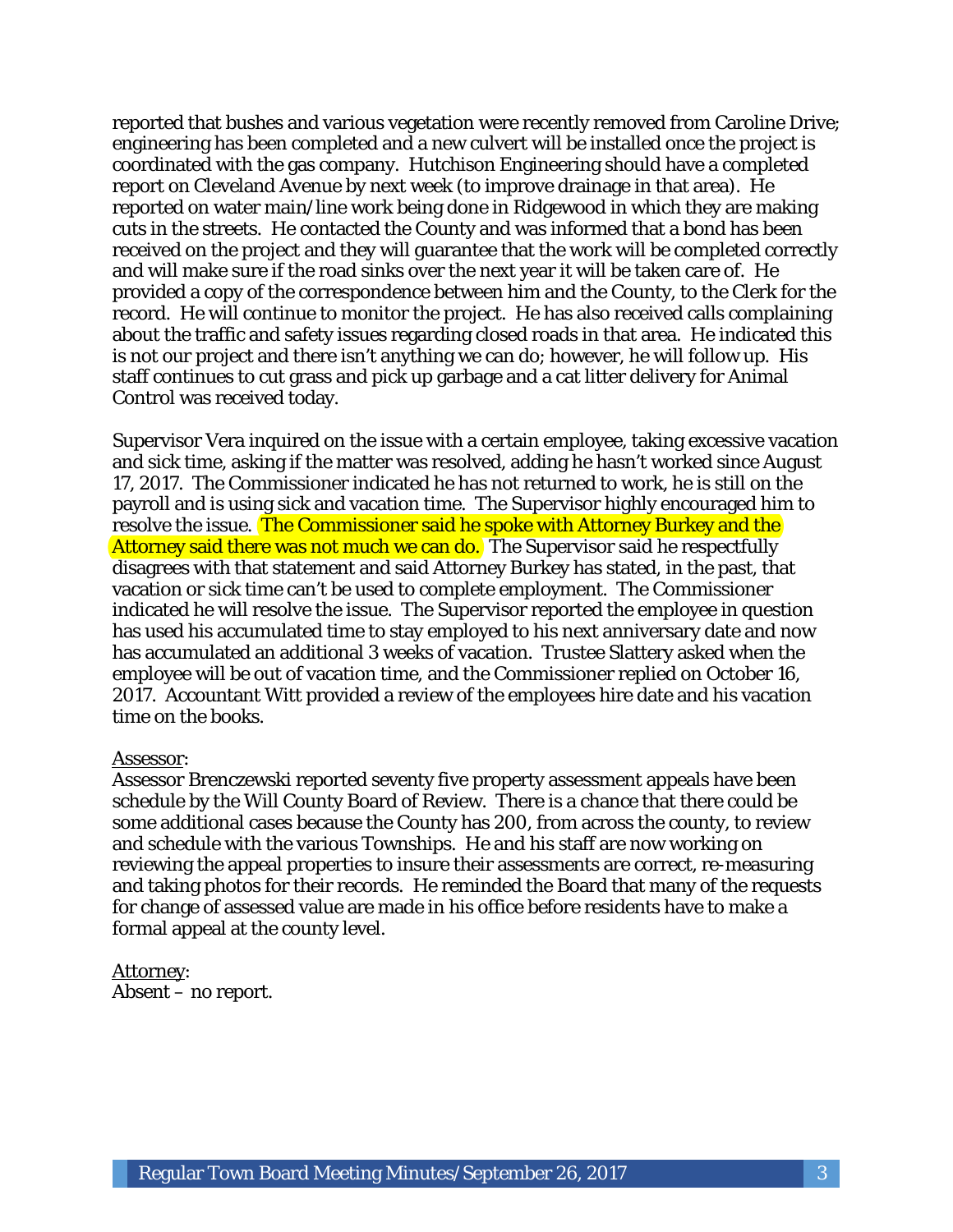#### Accountant:

Accountant Witt reported the August 2017 financial reports have been completed and have been distributed to the Board.

The state unemployment report for August was filed with the Illinois Department of Unemployment Securities. Future reports will be filed with the Illinois Department of Revenue.

She followed up on the required financial reporting which generally are due at the end of September. The State Comptroller has not yet made available the on-line portal to file the required financial reports. She called and spoke with them and learned that a request for an extension must be filed prior to September 30. She contacted our Auditor, John Michalesko, who then filed the extension. The Clerk will be issued the Annual Financial Report (AFR) once the portal is accepting these reports. She completed the Annual Treasurers Report; however, after consulting with Attorney Burkey, she included a statement on the last page of the report to reflect a portion of the report refers to the AFR which will be filed once the Comptroller portal is available. She stressed her efforts in trying to stay in compliance with the required reporting. She also reported on receiving a letter from the Comptroller discussing the local government audit reports/requirements, she added we are already in compliance.

She received correspondence from the Illinois Department of Revenue regarding the overpayment of the Personal Property Replacement Tax (PPRT) dating back to April 2016. She reviewed the history of the overpayments of approximately \$166 million which were issued to local governments across the state. At that time, we were informed that a schedule for repayment would be created. Over the past year, certain legislation changed the repayment and appropriated the monies to Community College Districts out of PPRT in lieu of recouping the overpayment.

The need to schedule a Levy Workshop was discussed. It was decided to hold the workshop on Tuesday, October 24, 2017 at 5:30 or immediately following the Regular Town Board Meeting.

A new letter of credit was received from Mark Griglione, for our accounts at First Community Bank. The current letter of credit on file expires on October 2, 2017. She indicated we have less funds at this bank than in the past because last year we transferred some of our investments to the Illinois Funds which provides a higher rate of return.

#### Animal Control Center:

Director Gimbel provided the August statistical report. She indicated there is nothing significant to report. There are 6 hearings scheduled for tomorrow with the City of Joliet for vicious dogs. They are once again participating in the exchange of animals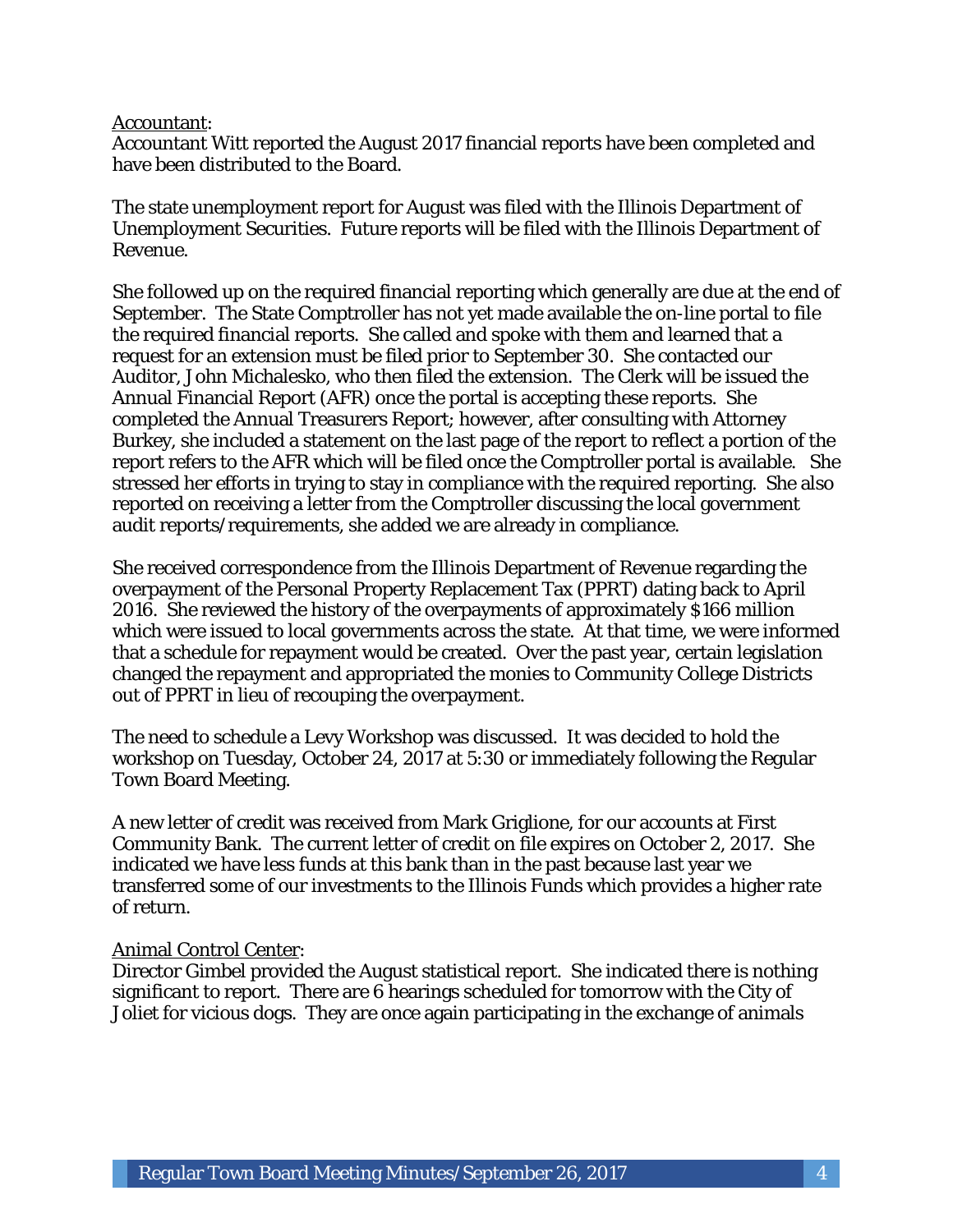with the Veterinary Technician program at Joliet Junior College. This past week 11 cats and 13 dogs were transferred. She indicated the animals are kept for the semester and at the end the animals are adopted out at the Junior College. The Chamber of Commerce Leadership School has identified the Animal Control Program for one of their projects this year. They are going to do an educational project on the trap, neuter and release aspects of our program. Attorney Burkey recently issued a letter to a resident at 1920 E. Washington Street, regarding a cruelty case in which we are holding the animal(s) and requesting they relinquish owner ship or pay the cost of boarding the animals. A hearing is scheduled for October 10, 2017 at 10:00 a.m. She thanked Commissioner Maffeo for his efforts in receiving the cat litter and storing it.

**Receipts:** Trustee Slattery moved to deposit all funds into their proper accounts as presented for the period ending September 26, 2017. Seconded by Trustee Gavin. A voice vote was taken.3

**Expenditures:** The Supervisor presented the following invoices for town board approval for the period ending September 26, 2017:

| <b>FUND</b>                                                                                                                            | <b>EXPENDITURES</b> |
|----------------------------------------------------------------------------------------------------------------------------------------|---------------------|
| <b>General Town</b><br><b>Motion: Trustee Slattery</b><br>Second: Trustee Verdin<br>Roll Call: Ayes 5, Nays 04                         | \$47,172.49         |
| <b>General Assistance</b><br><b>Motion: Trustee Gavin</b><br><b>Second: Trustee Slattery</b><br>Roll Call: Ayes 5, Nays 0 <sup>5</sup> | \$6,906.74          |
| Road and Bridge<br><b>Motion: Trustee Verdin</b><br><b>Second: Trustee Gavin</b><br>Roll Call: Ayes 5, Nays 0 <sup>6</sup>             | \$26,643.56         |
| <b>Animal Control</b><br><b>Motion: Trustee Slattery</b><br>Second: Trustee Verdin<br>Roll Call: Ayes 5, Nays 07                       | \$18,623.35         |

No bills were presented for consideration of the Senior Fund.

I

<sup>&</sup>lt;sup>3</sup> The motion carried

<sup>4</sup> Roll Call Ayes (5) Trustees Slattery, Gavin, Verdin, Hertzmann and Supervisor Vera

<sup>5</sup> Roll Call Ayes (5) Trustees Slattery, Gavin, Verdin, Hertzmann and Supervisor Vera

<sup>6</sup> Roll Call Ayes (5) Trustees Slattery, Gavin, Verdin, Hertzmann and Supervisor Vera

<sup>7</sup> Roll Call Ayes (5) Trustees Slattery, Gavin, Verdin, Hertzmann and Supervisor Vera